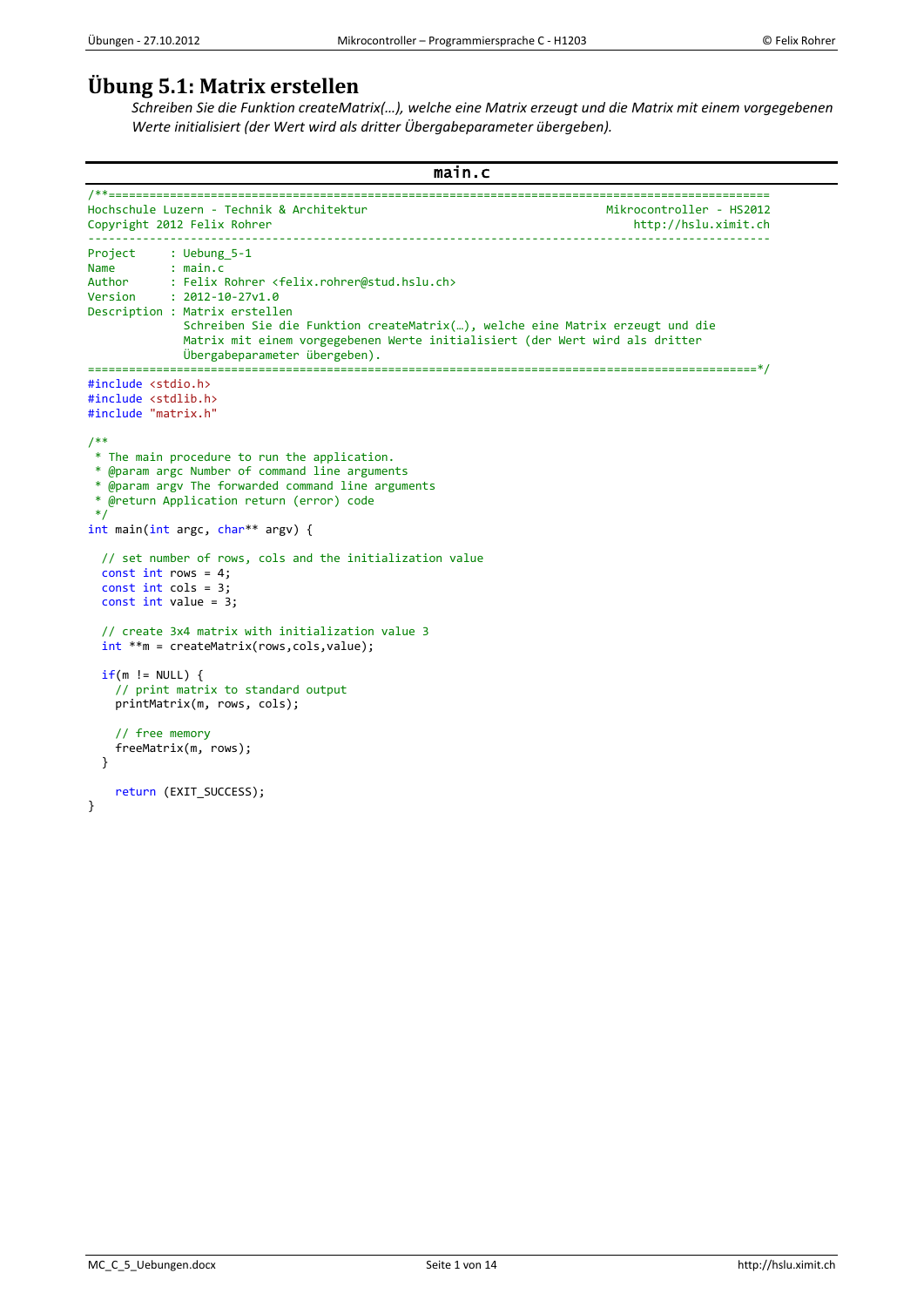#### matrix.h /\*\*================================================================================================= Hochschule Luzern - Technik & Architektur<br>Copyright 2012 Felix Rohrer Mikrocontroller - HS2012 Copyright 2012 Felix Rohrer ---------------------------------------------------------------------------------------------------- Project : Uebung\_5-1<br>Name : matrix.h Name : matrix.h<br>Author : Felix Rol Author : Felix Rohrer <felix.rohrer@stud.hslu.ch><br>Version : 2012-10-27v1.0  $: 2012 - 10 - 27v1.0$ Description : Matrix erstellen ==================================================================================================\*/ #ifndef MATRIX\_H #define MATRIX\_H /\*\* \* Creates a matrix by a given number of rows and a given number of columns. \* The matrix is filled with the values given by the third parameter. \* Note: Don't forget to dealloc space after using! \* \* @param rows Number of rows for the matrix \* @param cols Number of columns for the matrix \* @param value Initialization value of the cells \* @return <rows> x <cols> matrix filled with <value> \* @see freeMatrix(int \*\*matrix, int rows, int cols) \*/ int \*\*createMatrix(int rows, int cols, int value); /\*\* \* Filles a previously created matrix with a given value. \* \* @param matrix The matrix to be filled \* @param rows Number of rows of the matrix \* @param cols Number of columns of the matrix \* @param value Initialization value of the cells \* @return nothing \*/ void fillMatrix(int \*\*matrix, int rows, int cols, int value); /\*\* \* Prints a previously created matrix to the standard output \* \* @param matrix The matrix to be printed \* @param rows Number of rows for the matrix \* @param cols Number of columns for the matrix \* @return nothing \*/ void printMatrix(int \*const \*matrix, int rows, int cols); /\*\* \* Deallocates previously reserved memory \* \* @param matrix The matrix to deallocate \* @param rows Number of rows for the matrix \* @return <rows> x <cols> matrix filled with <value> \*/ void freeMatrix(int \*\*matrix, int rows); #endif /\* MATRIX\_H \*/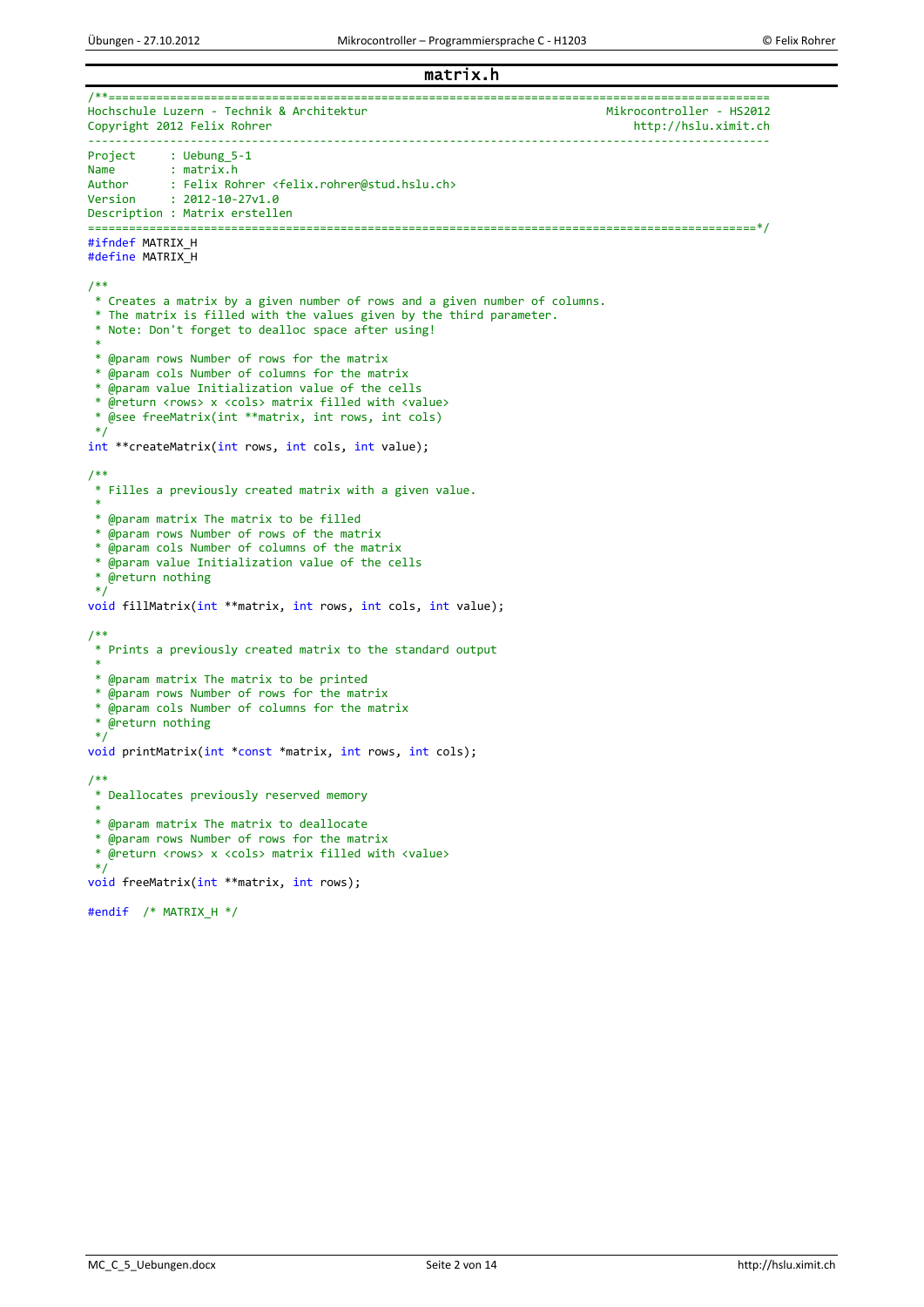matrix.c

```
/**=================================================================================================
Hochschule Luzern - Technik & Architektur<br>Copyright 2012 Felix Rohrer Mikrocontroller - HS2012
Copyright 2012 Felix Rohrer
                                    ----------------------------------------------------------------------------------------------------
Project : Uebung 5-1
Name : matrix.c<br>Author : Felix Rol
Author : Felix Rohrer <felix.rohrer@stud.hslu.ch><br>Version : 2012-10-27v1.0
            : 2012 - 10 - 27v1.0Description : Matrix erstellen
==================================================================================================*/
#include <stdio.h>
#include <stdlib.h>
#include "matrix.h"
int** createMatrix(int rows, int cols, int value) {
  int row; // used for iteration<br>int** matrix = NULL; // placeholder for mat
                            // placeholder for matrix
 // allocate memory
 matrix = (int**) malloc(rows*sizeof(int*));
  if(matrix != NULL) { // if successful allocated} // allocate rows
     for(row=0; row<rows; row++) {
       matrix[row] = (int*) malloc(cols*sizeof(int));
      if(matrix[row] == NULL) {
         printf("Unable to allocate memory!\n");
          // free if unsuccesfull allocation
         freeMatrix(matrix, row);
         return NULL;
       }
     }
     // fill matrix with values
     fillMatrix(matrix, rows, cols, value);
   }
  else printf("Unable to allocate memory!\n");
   return matrix;
}
void fillMatrix(int** matrix, int rows, int cols, int value) {
   int row, col; // used for iteration
   // fill matrix
  for(row = 0; row < row; row; row++)for(col = 0; col < col; col++)matrix[row][col] = value;}
void printMatrix(int* const* matrix, int rows, int cols) {
   int row, col; // used for iteration
 for(row = 0; row < rows; row++) {
 printf("{"); // print row boundary
    for(col = 0; col < col; col++) {
       // print cell. separator only if first cell of row
      \pi printf(col == 0 ? "%6d" : ",%6d", matrix[row][col]);
     }
    printf("}\n"); // print row boundary
   }
}
void freeMatrix(int** matrix, int rows) {<br>int row; // used for iteration
                   // used for iteration
   // free columns first
  for (row = \theta; row < rows; row++){
     free(matrix[row]);
  \mathbf{I} // free rows
   free(matrix);
}
```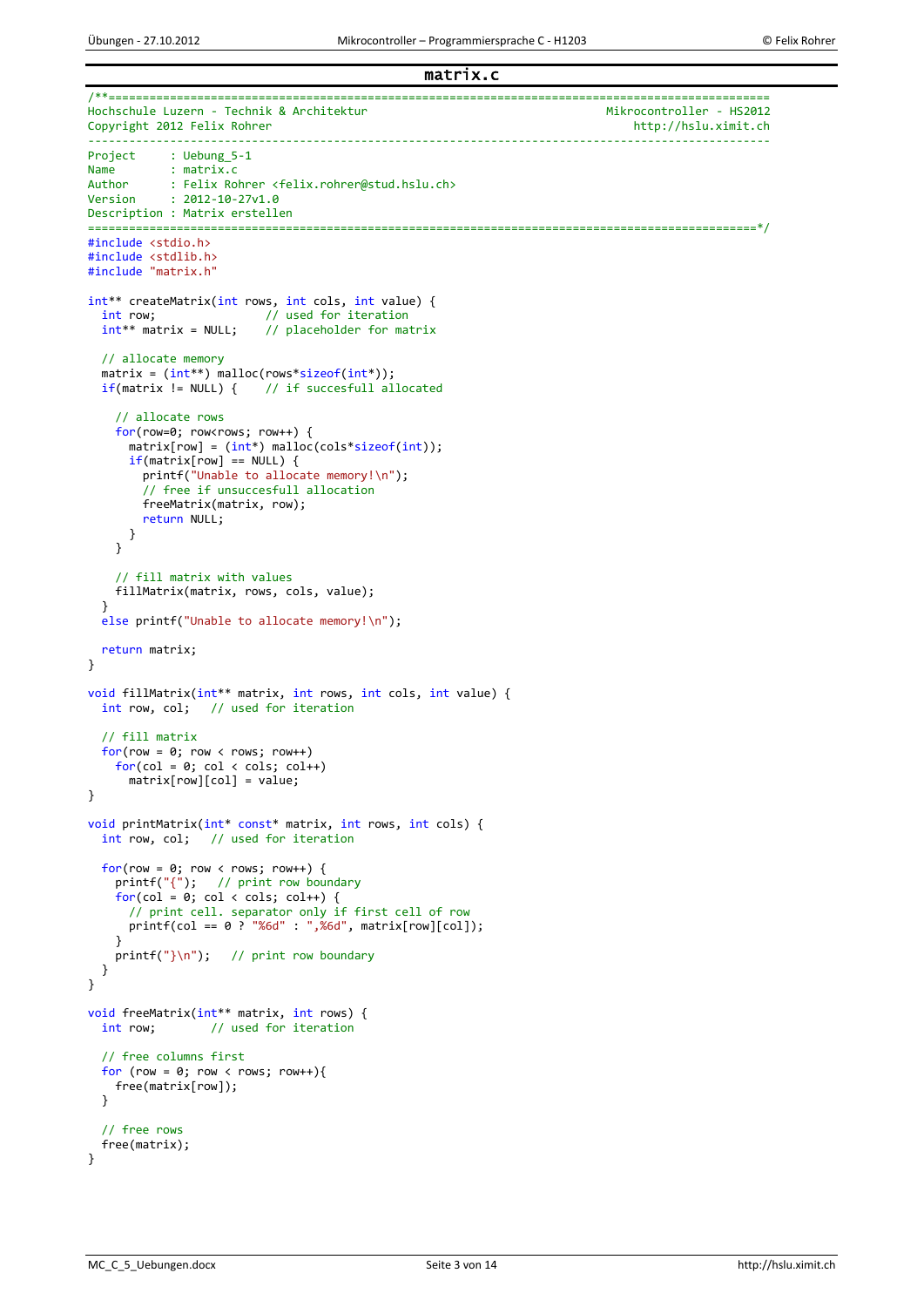# **Übung 5.2: Entwurf einer Übung zum Thema Zeigerarithmetik**

*Entwerfen Sie eine Übung analog der Aufgabe in Kapitel 3 wo Sie Zeigerarithmetik einsetzen.*

```
main.c 
/**=================================================================================================
Hochschule Luzern - Technik & Architektur<br>Copyright 2012 Felix Rohrer Mikrocontroller - HS2012
Copyright 2012 Felix Rohrer
     ----------------------------------------------------------------------------------------------------
Project : Uebung 5-2
Name : main.c<br>Author : Felix
Author : Felix Rohrer <felix.rohrer@stud.hslu.ch>
Version : 2012-10-27v1.0
Description : Entwurf einer Übung zum Thema Zeigerarithmetik
               Entwerfen Sie eine Übung analog der Aufgabe in Kapitel 3 wo Sie Zeigerarithmetik
               einsetzen.
==================================================================================================*/
#include <stdio.h>
#include <stdlib.h>
#include "zeigerarithmetic.h"
/*
 * The main procedure to run the application.
 * @param argc Number of command line arguments
 * @param argv The forwarded command line arguments
 * @return Application return (error) code
 */
int main(int argc, char** argv)
{
   int field[SIZE][SIZE];
  int posX = 0;int posY = 0;
   char input;
   /* fill the entire field with zero */
   memset(field, 0, sizeof(field));
   /* set a one in the first field */
  field[posY][posX] = 1; /* loop until a 'x' has been pressed (see below) */
   do
   {
     /* clear the screen - this makes the "matrix" appear at the
       same position all the time (very nice ;-) ) */
     //system("cls");
     system("cmd.exe /c cls"); // Cygwin hack
     /* prompt */
     printf("Zug [w hoch, a links, s runter, " \
            "d rechts] eingeben; beenden mit x\n");
     /* print the entire field on the console */
     printField(&field[0][0]);
     /* wait until a key has been pressed */
    while (lisalnum(input = (char)getchar)));
     /* move the "one" in the field, according to input */
     move(&field[0][0], &posX, &posY, input);
  } while(input != 'x');
  /* exit */return(EXIT_SUCCESS);
}
```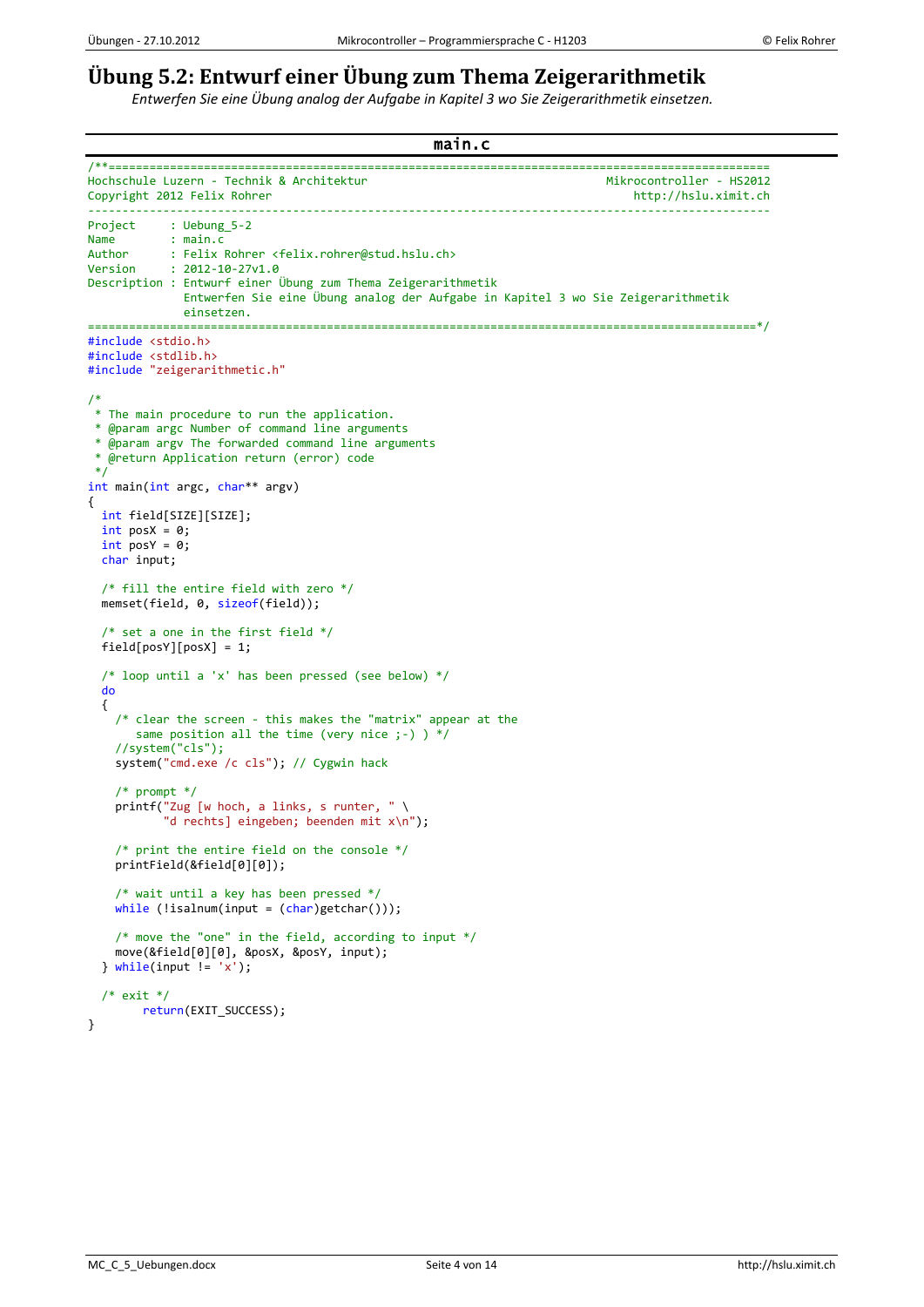### zeigerarithmetic.h

/\*\*================================================================================================= Hochschule Luzern - Technik & Architektur<br>Copyright 2012 Felix Rohrer Mikrocontroller - HS2012 Copyright 2012 Felix Rohrer ---------------------------------------------------------------------------------------------------- Project : Uebung\_5-2<br>Name : zeigerarith Name : zeigerarithmetic.h<br>Author : Felix Rohrer <felix Author : Felix Rohrer <felix.rohrer@stud.hslu.ch><br>Version : 2012-10-27v1.0  $: 2012 - 10 - 27v1.0$ Description : Matrix erstellen Schreiben Sie die Funktion createMatrix(…), welche eine Matrix erzeugt und die Matrix mit einem vorgegebenen Werte initialisiert (der Wert wird als dritter Übergabeparameter übergeben). ==================================================================================================\*/ #ifndef ZEIGERARITHMETIC\_H #define ZEIGERARITHMETIC\_H #include <stdio.h> #include <stdlib.h> #include <string.h> /\* function prototypes \*/ void printField(const int \*field); void move(int \*field, int \*posX, int \*posY, char in); /\* define the size of the field \*/ #define SIZE 7 /\* print an error message for mysterious SIZE values \*/ #if SIZE < 2 #error "SIZE IS SENSELESS" #elif SIZE > 39 #error "SIZE IS LARGER THAN CONSOLE :-)" #endif

#endif /\* ZEIGERARITHMETIC\_H \*/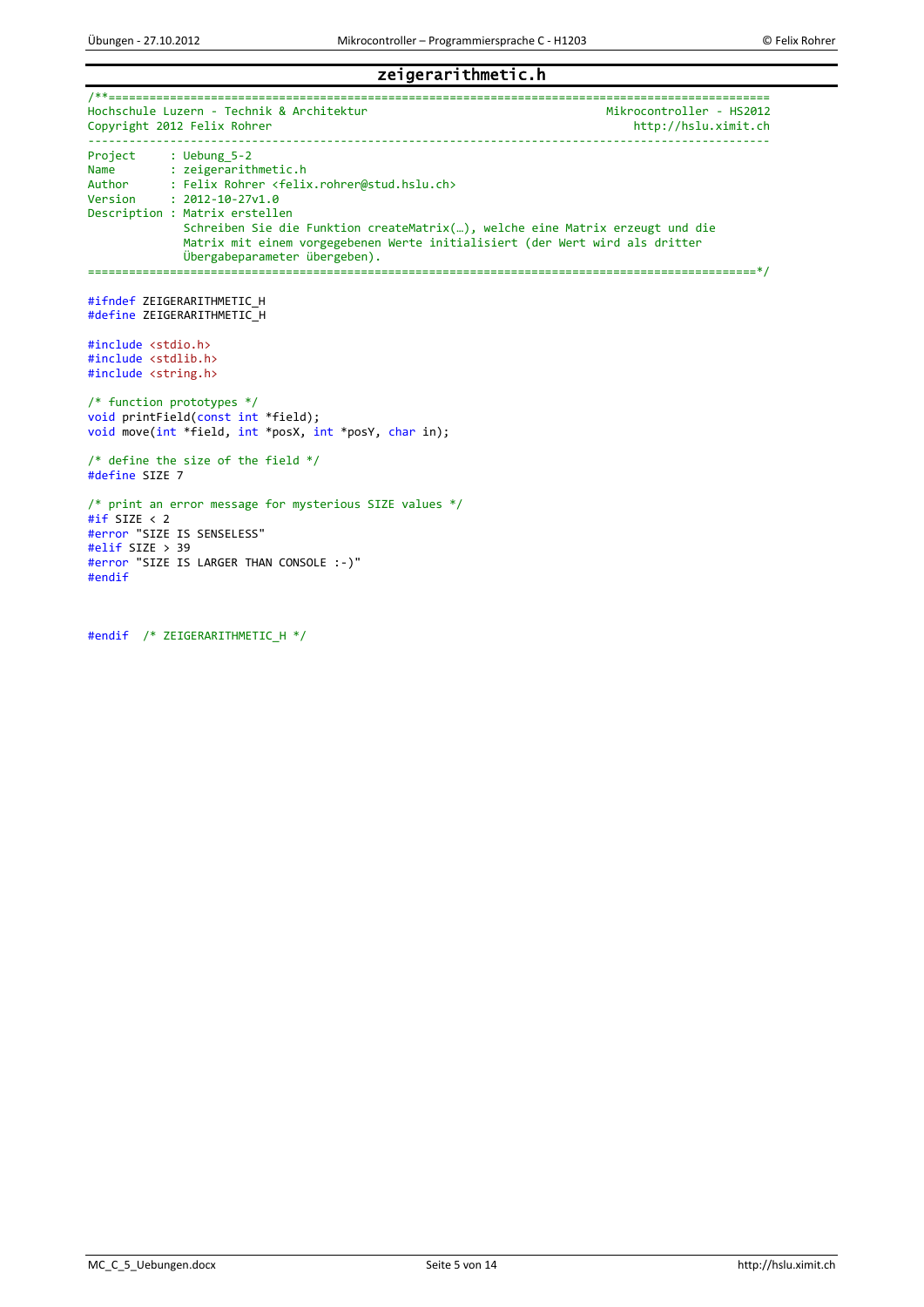#### zeigerarithmetic.c

```
/**=================================================================================================
Hochschule Luzern - Technik & Architektur<br>Copyright 2012 Felix Rohrer Mikrocontroller - HS2012
Copyright 2012 Felix Rohrer
                                           ----------------------------------------------------------------------------------------------------
Project : Uebung_5-2<br>Name : zeigerarit
Name : zeigerarithmetic.c<br>Author : Felix Rohrer <felix
Author : Felix Rohrer <felix.rohrer@stud.hslu.ch><br>Version : 2012-10-27v1.0
             : 2012 - 10 - 27v1.0Description : Matrix erstellen
                Schreiben Sie die Funktion createMatrix(…), welche eine Matrix erzeugt und die
                 Matrix mit einem vorgegebenen Werte initialisiert (der Wert wird als dritter
                Übergabeparameter übergeben).
==================================================================================================*/
#include <stdio.h>
#include "zeigerarithmetic.h"
/* print the field */
void printField(const int *field)
{
   int row, col;
   /* newline */
   printf("\n");
   /* loop through all the rows */
  for(row = 0; row < SIZE; row++) {
     /* loop through all the columns */
    for(col = 0; col < SLZE; col++) {
       printf("%d ", *(field + row * SIZE + col));
     }
    print(f("n");
   } 
}
/* moves the "one" around */
void move(int *field, int *posX, int *posY, char in)
{
   /* overwrite the old position with zero */
  *(field + *posY * SIZE + *posX) = \theta;
   /* calculate the new position */
   switch(in)
   {
     case 'w': 
     {
        (*posY)--;
     }
     break;
     case 'a':
     {
        (*posX)--;
     }
     break;
     case 's':
     {
        (*posY)++;
 }
     break;
     case 'd':
     {
        (*posX)++;
     }
     break;
     /* should not happen, normally :-) */
     default:
       return;
   }
```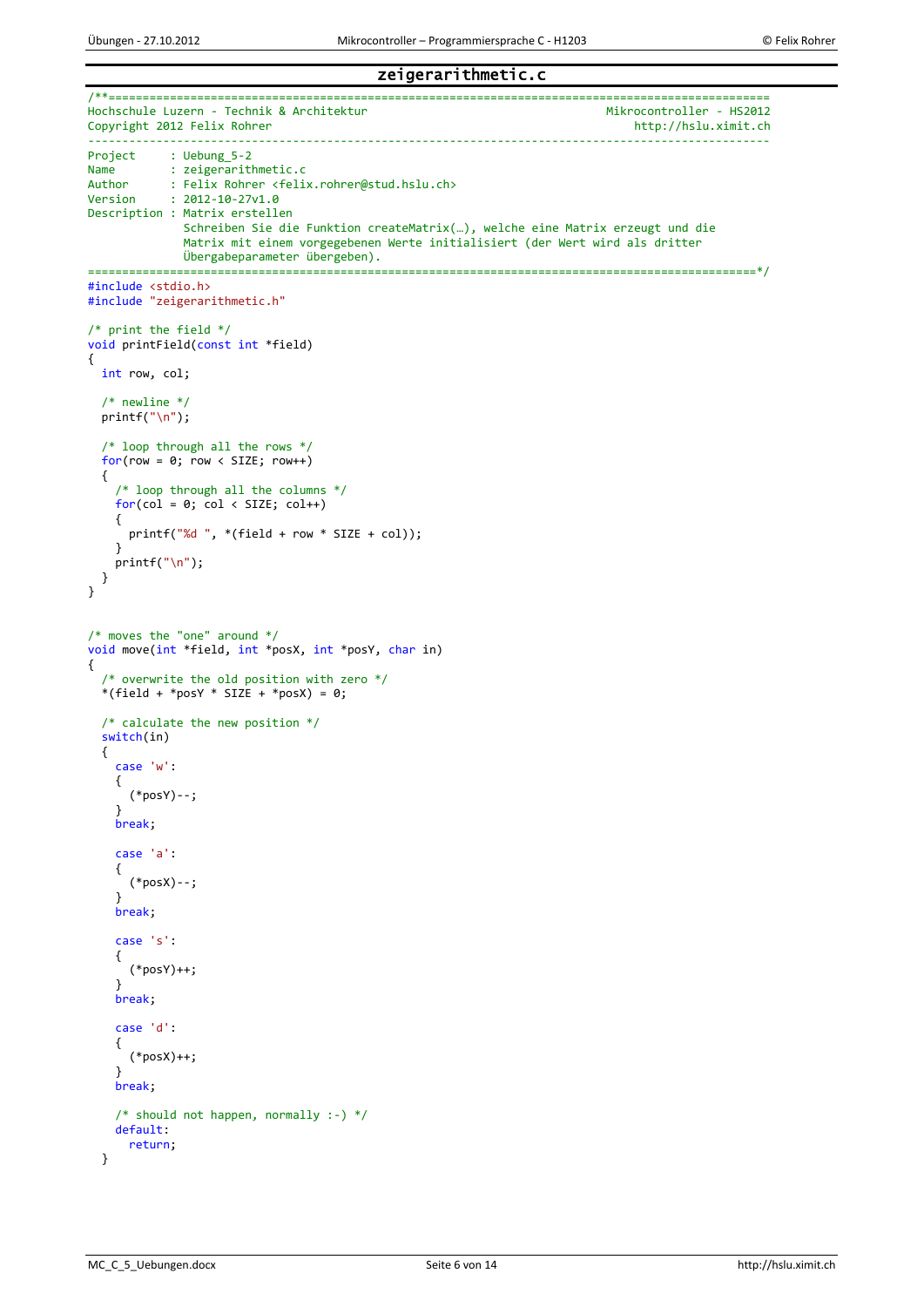```
 /* check each of the coordinates against upper / lower bounds */
 if(*posX < 0)
   {
    *posX = SIZE - 1;
   }
  if("posX > SIZE - 1) {
    *posX = 0;
   }
  if("posY < 0) {
    *posY = SIZE - 1;
   }
  if("posY > SIZE - 1) {
    *posY = 0;
   }
 /* set the new position */
*(field + *posY * SIZE + *posX) = 1;}
```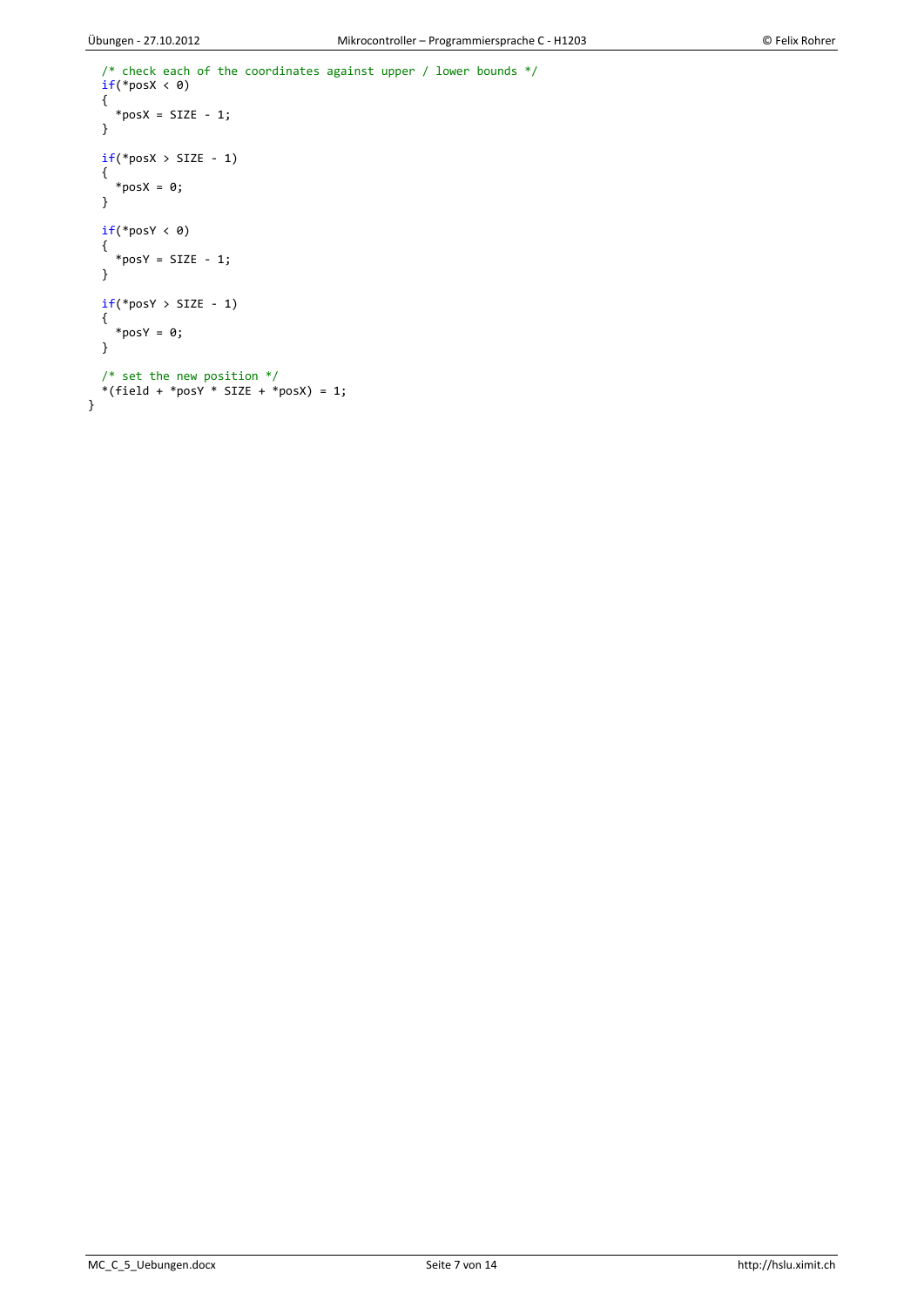## **Übung 5.3: Zeiger auf Funktion**

*Implementieren Sie in der vorgegebenen Ampelsteuerung eine Callback-Funktion, damit die Zeiten der einzelnen Phasen 'von aussen' eingestellt werden können.*

*Studieren Sie den vorgegebenen Code und schauen Sie sich an, wie das Programm bis jetzt läuft. Kopieren Sie dazu den Code von unten in die drei Dateien semaphore.h, semaphore.c und main.c. Anschliessend machen Sie die Änderungen.*

```
main.c
```

```
/**=================================================================================================
Hochschule Luzern - Technik & Architektur
Copyright 2012 Felix Rohrer http://hslu.ximit.ch
----------------------------------------------------------------------------------------------------
Project : Uebung_5-3<br>Name : main.c
Name : main.c<br>Author : Felix
Author : Felix Rohrer <felix.rohrer@stud.hslu.ch><br>Version : 2012-10-27v1.0
            : 2012 - 10 - 27v1.0Description : Zeiger auf Funktion / Threads
               Implementieren Sie in der vorgegebenen Ampelsteuerung eine Callback-Funktion, damit
              die Zeiten der einzelnen Phasen 'von aussen' eingestellt werden können.
======================
#include <stdio.h>
#include <stdlib.h>
#include "semaphore.h"
/**
* Determins the length of each phase of the semaphor.
* @param phase actuel phase
* @return Time in ms for the corresponding phase
*/
int getPhaseTime(SemaphorStates_t phase)
{
        int rc = 1;
        switch (phase) {
        case GREEN: rc = 6; break; case GREEN_BLINKING: rc = 2; break;
         case YELLOW: rc = 2; break;
case RED: The rc = 10; break;
 default: rc = 2; break;
        }
        return rc;
}
/**
* Starts the semaphor and defines with the the implementation of a callback
* function the length of the various periods.
*/
int main(int argc, char** argv)
{
        //Set callback function 
        setSemaphorCallbackFunction(getPhaseTime);
        printf("Starting the semaphor...\n");
        startSemaphore();
        // Let the semaphor run for 1 minute
        sleep(60);
        printf("Stopping the semaphor...\n");
        stopSemaphor();
        printf("Semaphor stopped...\n");
        return (EXIT_SUCCESS);
```
}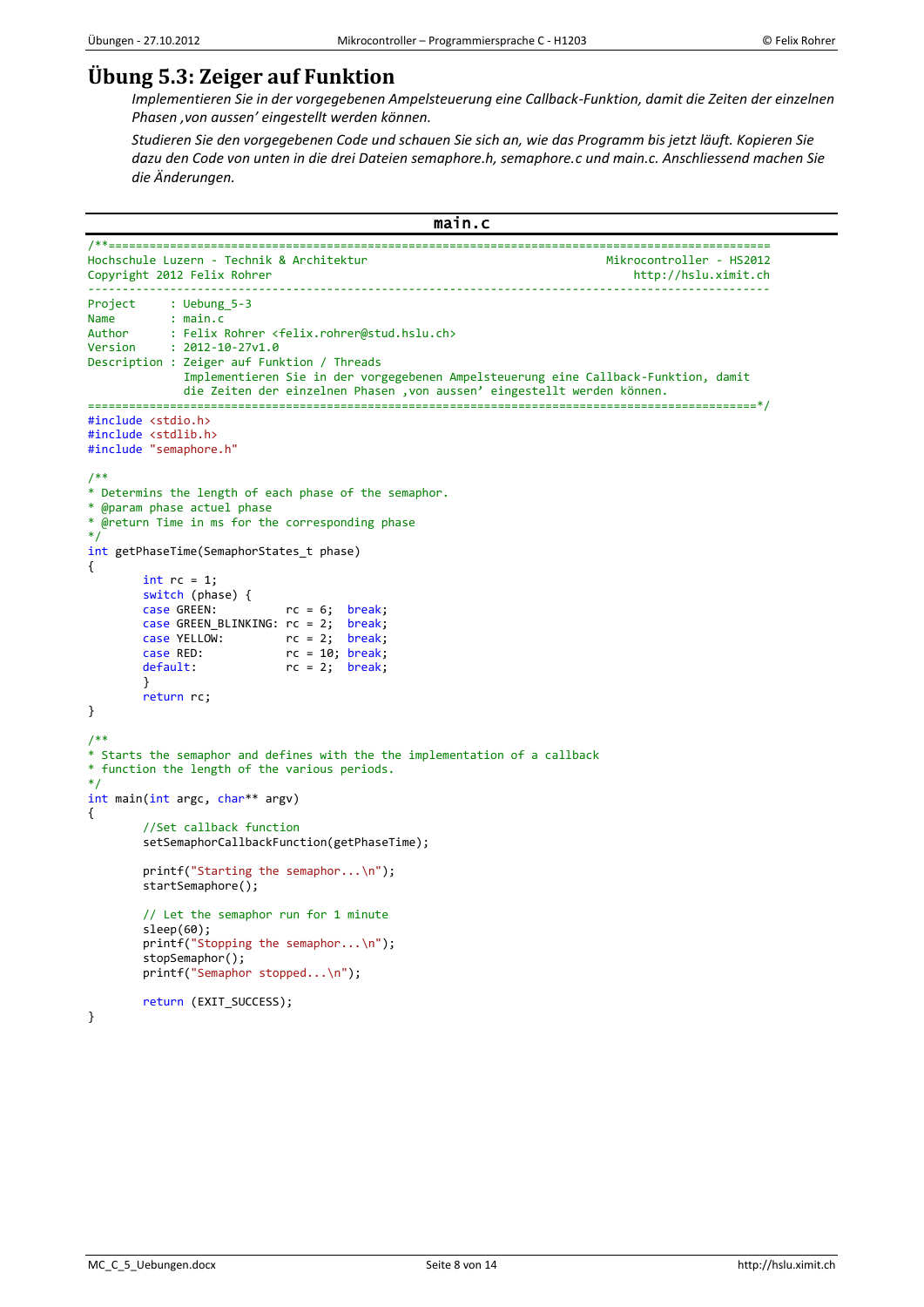semaphore.h

```
/**=================================================================================================
Hochschule Luzern - Technik & Architektur<br>Copyright 2012 Felix Rohrer Mikrocontroller - HS2012
Copyright 2012 Felix Rohrer
                                     ----------------------------------------------------------------------------------------------------
Project : Uebung_5-3<br>Name : semaphore.
Name : semaphore.h<br>Author : Felix Rohrer
Author : Felix Rohrer <felix.rohrer@stud.hslu.ch><br>Version : 2012-10-27v1.0
            : 2012 - 10 - 27v1.0Description : Zeiger auf Funktion / Threads
==================================================================================================*/
#ifndef SEMAPHORE_H
#define SEMAPHORE_H
/** 
 * Implementation of a semaphor with a thread. 
 * Uses a callback function to define the various times. 
*/
typedef enum SemaphorStates_ { 
    GREEN = 1 GREEN_BLINKING, 
    YELLOW,
     RED 
} SemaphorStates_t; 
/** 
* Set the callback function that defines the time of each phase. 
 * @param b pointer to function that returns the phase length in seconds. 
          The function gets as Parameter the current semaphore state.
*/
void setSemaphorCallbackFunction(int (*b) (SemaphorStates_t phase)); 
/** 
* Starts the semaphor. 
 * Within a thread, the semaphor changes its state from GREEN to GREEN_BLINKING 
 * to YELLOW to RED to GREEN to ... . 
* After each state change, the callbackfunction defined by setCallbackFunction(...) 
 * will be called to get the length of the corresponding phase. 
 */
void startSemaphore(); 
/** 
* Stop the semaphor. 
 */
void stopSemaphor(); 
/**
* Definiert die Semaphorezeiten
*/
int getPhaseTime(SemaphorStates_t phase);
#endif /* SEMAPHORE_H */
```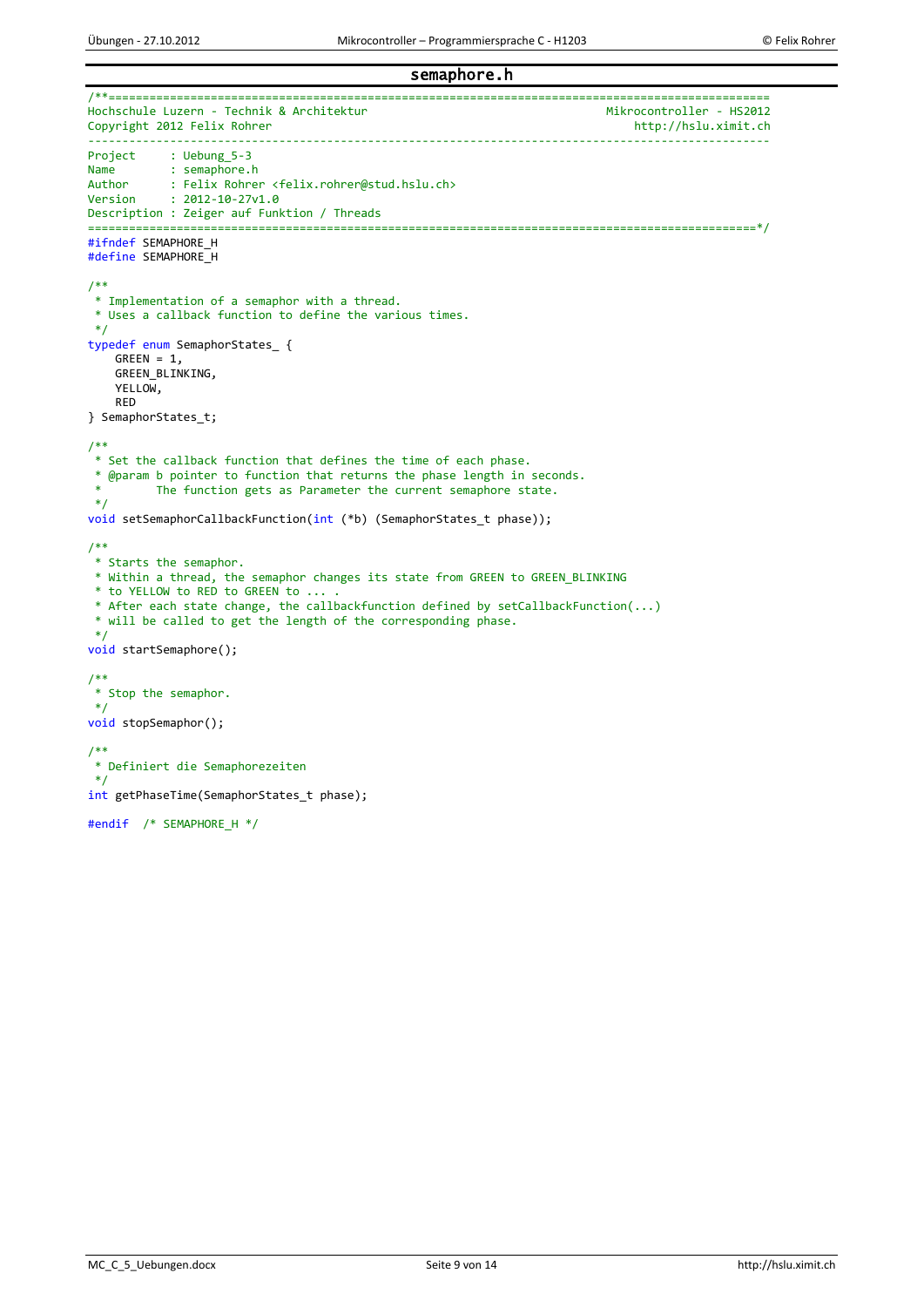### semaphore.c

```
/**=================================================================================================
Hochschule Luzern - Technik & Architektur<br>Copyright 2012 Felix Rohrer Mikrocontroller - HS2012
Copyright 2012 Felix Rohrer
                                            ----------------------------------------------------------------------------------------------------
Project : Uebung_5-3<br>Name : semaphore.
Name : semaphore.c<br>Author : Felix Rohre
Author : Felix Rohrer <felix.rohrer@stud.hslu.ch><br>Version : 2012-10-27v1.0
            : 2012 - 10 - 27v1.0Description : Zeiger auf Funktion / Threads
==================================================================================================*/
#include <stdio.h>
#include <string.h>
#include <pthread.h>
#include "semaphore.h"
static int threadRunning = 0;
static SemaphorStates_t state = RED;
static pthread_t threadId; // Thread stuff
static pthread_attr_t threadAttr;
int (*f)(SemaphorStates t phase);
int sleepTime;
/** 
 * Printout current thread state 
 */
static void printThreadState(int sleepTime) {
     char stateStr[64];
     switch (state) {
         case GREEN: strcpy(stateStr, "GREEN");
              break;
         case GREEN BLINKING: strcpy(stateStr, "GREEN BLINKING");
              break;
          case YELLOW: strcpy(stateStr, "YELLOW");
              break;
          case RED: strcpy(stateStr, "RED");
              break;
          default: strcpy(stateStr, "UNDEFINED");
              break;
     }
     printf("The semaphor is %-14s for %2d seconds\n", stateStr, sleepTime);
     fflush(stdout);
}
static void* threadFunction(void* args) {
     while (threadRunning) {
          switch (state) {
              case GREEN:
                  state = GREEN_BLINKING;
                   break;
              case GREEN_BLINKING:
                   state = YELLOW;
                  break;
              case YELLOW:
                   state = RED;
                  break;
              case RED:
                   state = GREEN;
                   break;
              default: // Should not happen, but added error recovery 
                   state = RED;
                   break;
         }
         if (f != NULL)sleepTime = f(state);
 }
          printThreadState(sleepTime);
          sleep(sleepTime);
     }
     printf("Semaphor thread stopped\n");
     return NULL;
}
```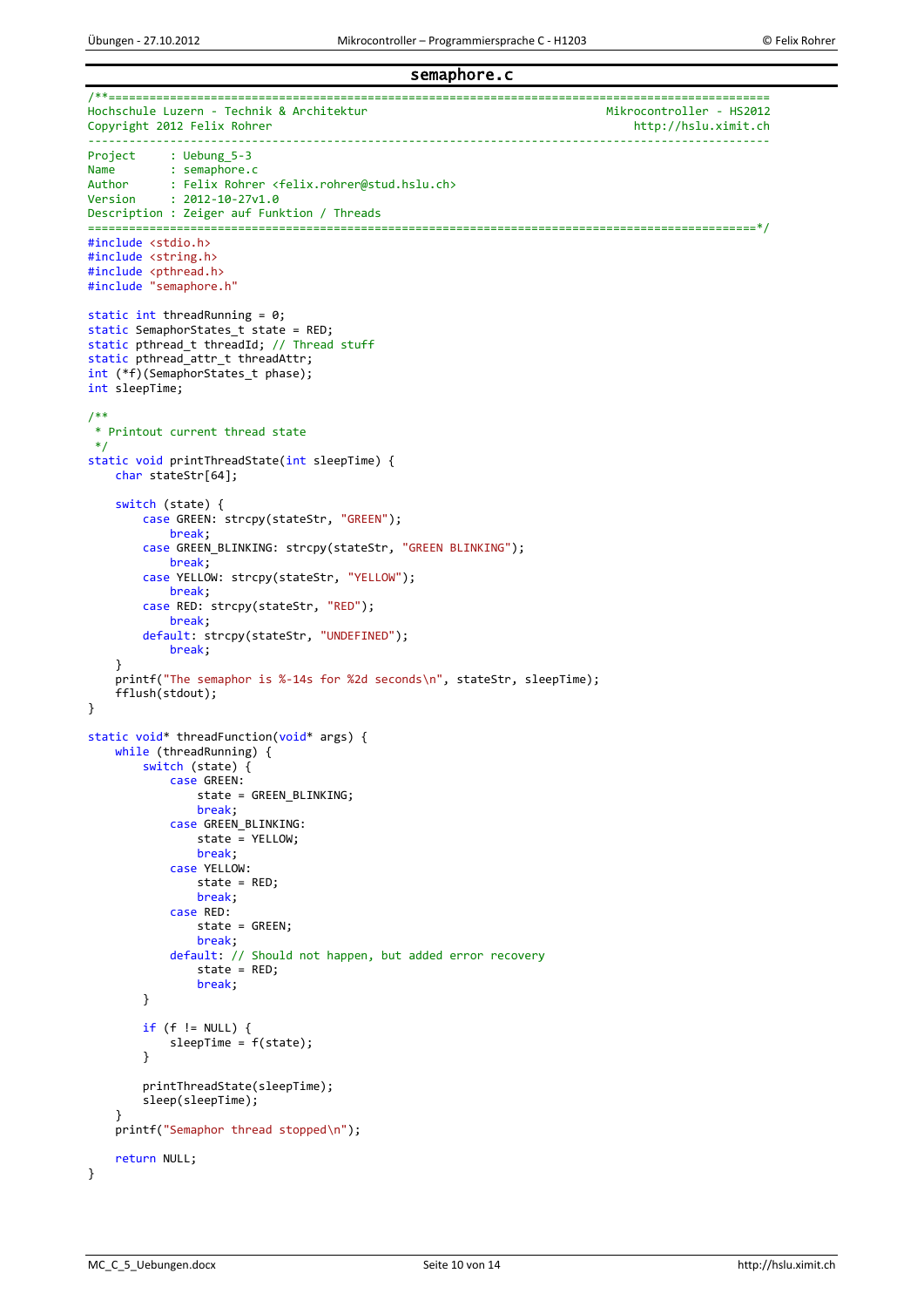}

MC\_C\_5\_Uebungen.docx Seite 11 von 14 http://hslu.ximit.ch

```
void setSemaphorCallbackFunction(int (*b) (SemaphorStates_t phase)) {
    f = b;}
void startSemaphore() {
    threadRunning = 1;
     // Thread starten 
     pthread_attr_init(&threadAttr);
 // Hier wird als drittes Argument ein Zeiger auf die Thread-Funktion übergeben. 
 pthread_create(&threadId, &threadAttr, threadFunction, NULL);
}
void stopSemaphor() {
    threadRunning = 0;
     // Wait until thread is finished 
     pthread_join(threadId, NULL);
    pthread_attr_destroy(&threadAttr);
```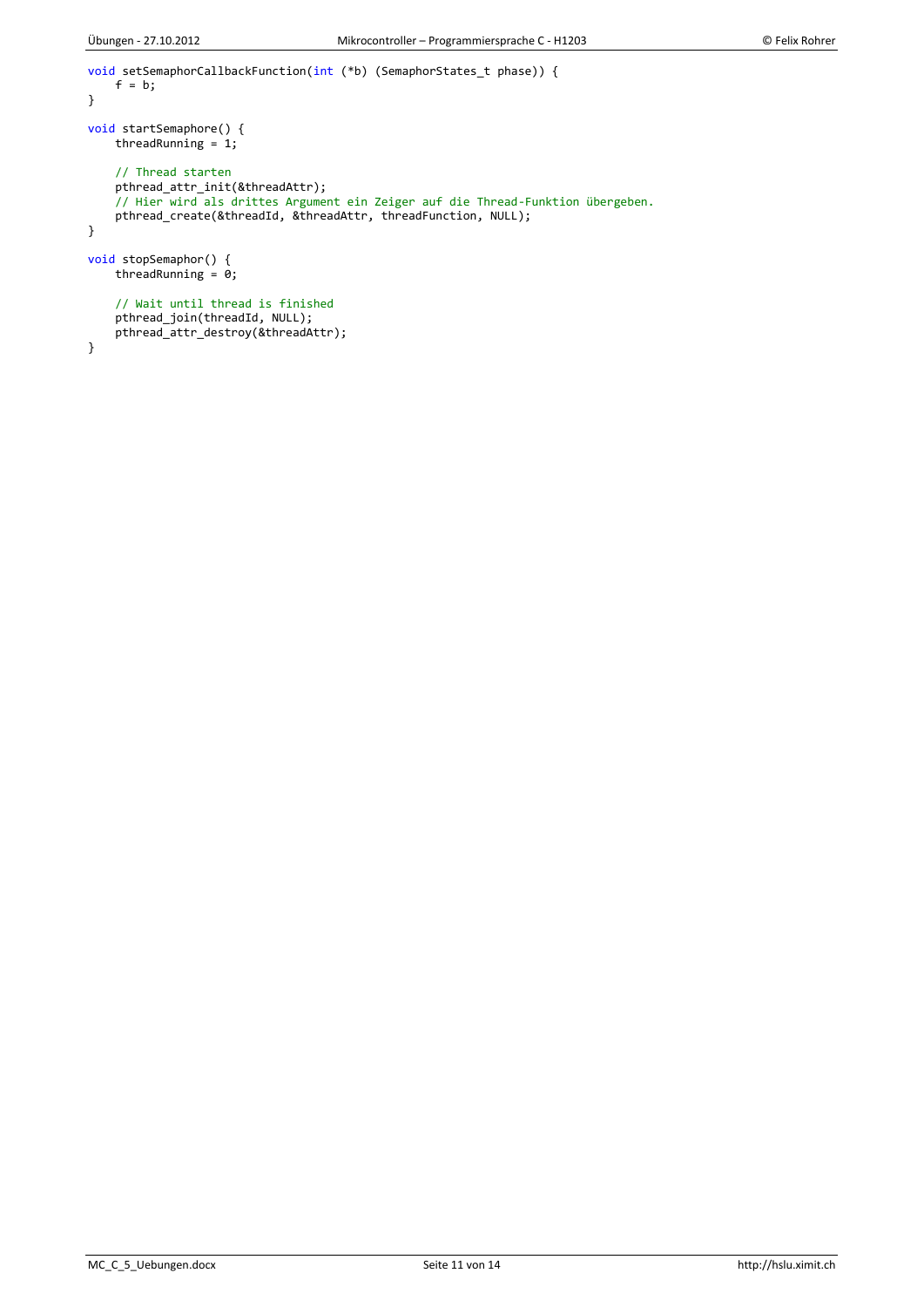## **Übung 5.4: Mehrdimensionales Array mit Druckmesswerten**

*Ein Messfeld von Drucksensoren in einer 2D-Ebene liefert Ihnen Druckmesswerte, welche Sie in einem 2 dimensionalen Array speichern sollen. Die Messwerte bestehen jeweils aus einem Druckwert (float) und einem Einheitsvorsatz (Mega, Kilo, Zero, Milli, Mikro).*

*Definieren Sie eine passende Datenstruktur für den Druckmesswert.*

*Kreieren Sie dynamisch ein variables 2-dimensionales Array mit diesen Druckmesswerten und initialisieren diese allgemein mit den Werten wie im Beispiel unten angegeben. Verwenden Sie bitte Pointer-auf-Pointer, Enum und Strukturen wie in der Vorlesung gezeigt.*

*Schreiben Sie zusätzlich eine Funktion, welche das Array entsprechend formatiert auf der Konsole ausgibt.*

```
main.c 
/**=================================================================================================
Hochschule Luzern - Technik & Architektur Mikrocontroller - HS2012
Copyright 2012 Felix Rohrer http://hslu.ximit.ch
                                      ----------------------------------------------------------------------------------------------------
Project : Uebung 5-4
Name : main.c<br>Author : Stalder
           : StalderJ
Version : 2012-10-27v1.0
Description : Mehrdimensionales Array mit Druckmesswerten
               Ein Messfeld von Drucksensoren in einer 2D-Ebene liefert Ihnen Druckmesswerte, welche
               Sie in einem 2-dimensionalen Array speichern sollen. Die Messwerte bestehen jeweils
               aus einem Druckwert (float) und einem Einheitsvorsatz (Mega, Kilo, Zero, Milli,Mikro).
               Definieren Sie eine passende Datenstruktur für den Druckmesswert.
               Kreieren Sie dynamisch ein variables 2-dimensionales Array mit diesen Druckmesswerten
               und initialisieren diese allgemein mit den Werten wie im Beispiel unten angegeben.
               Verwenden Sie bitte Pointer-auf-Pointer, Enum und Strukturen wie in der Vorlesung
               gezeigt. Schreiben Sie zusätzlich eine Funktion, welche das Array entsprechend
               formatiert auf der Konsole ausgibt.
==================================================================================================*/
#include <stdlib.h>
#include "sensorgrid.h"
/*
 * Program control
 */
int main(int argc, char** argv) {
     // Sensordata Struct
     sdata_t** grid;
     const int rows = 3;
    const int cols = 4;
     // Create the array
     createGrid(&grid, rows, cols);
     // fill in some sensless data
     writeToGrid(grid, 0, 0, 0.00001);
     writeToGrid(grid, 0, 1, 0.1);
     writeToGrid(grid, 0, 2, 0.2);
     writeToGrid(grid, 0, 3, 0.3);
     writeToGrid(grid, 1, 0, 1.0);
     writeToGrid(grid, 1, 1, 1.1);
     writeToGrid(grid, 1, 2, 1.2);
     writeToGrid(grid, 1, 3, 1.3);
     writeToGrid(grid, 2, 0, 2.0);
     writeToGrid(grid, 2, 1, 2000.1);
     writeToGrid(grid, 2, 2, 2000000.2);
     writeToGrid(grid, 2, 3, 2.3);
     // put it out to console
     displayGrid(grid, rows, cols);
     // Free what would be free-ed anyway
     free(grid);
    return (EXIT SUCCESS);
```

```
}
```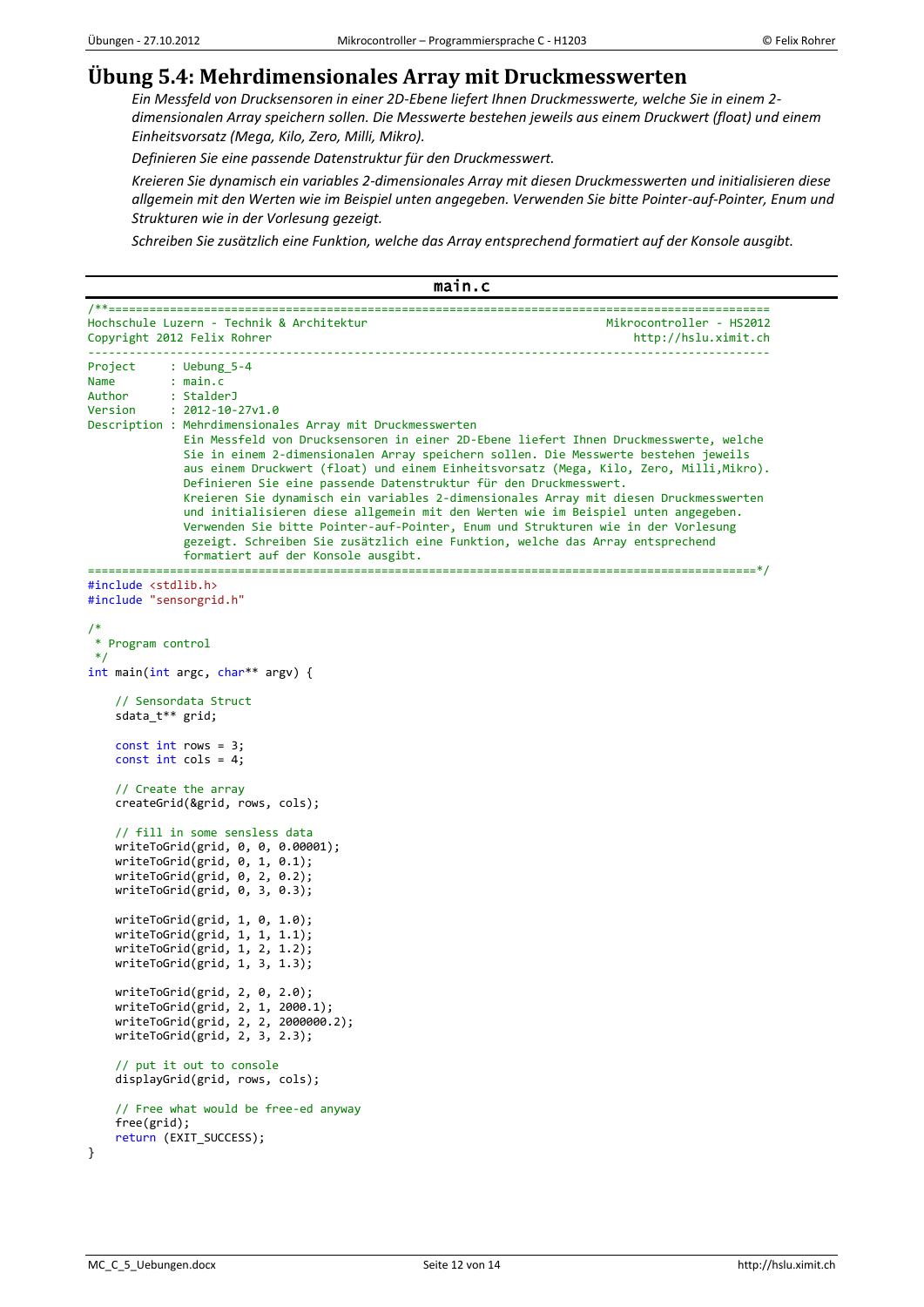sensorgrid.h

```
/**=================================================================================================
Hochschule Luzern - Technik & Architektur<br>Copyright 2012 Felix Rohrer Mikrocontroller - HS2012
Copyright 2012 Felix Rohrer
                                             ----------------------------------------------------------------------------------------------------
Project : Uebung_5-4<br>Name : sensorgrid
Name : sensorgrid.h<br>Author : StalderJ
Author : StalderJ<br>Version : 2012-10-
            : 2012 - 10 - 27v1.0Description : Mehrdimensionales Array mit Druckmesswerten
==================================================================================================*/
#ifndef SENSORGRID_H
#define SENSORGRID_H
/**
 * Defines the fraction.
*/
typedef enum fraction {
    Mega = 'M',Kilo = 'K',<br>Zero = '
 Zero = ' ',
 Milli = 'm',
    Mikro = \sqrt{x}b5
} fraction_t;
/**
* Defines the data structure.
*/
typedef struct sensordata {
     float pressure;
     fraction_t frac;
} sdata_t;
/**
* Creates a grid of sensor data containers.
* @param grid Reference to the grid that will be filled.
 * @param x First Dimension of the grid.
 * @param y Second Dimensions of the grid.
 */
void createGrid(sdata_t ***grid, unsigned int x, unsigned int y);
/**
* Displays the grid on console.
 * @param grid Reference to the grid.
 * @param x Size of the grid in x direction.
 * @param y Size of the grid in y direction.
 */
void displayGrid(sdata_t **grid, unsigned int x, unsigned int y);
/**
* Writes a value to the grid at position [x,y].
 * @param grid Reference to the grid.
 * @param x X-Dimension parameter.
 * @param y Y-Dimension parameter.
 * @param val Measure value.
 */
void writeToGrid(sdata_t **grid, unsigned int x, unsigned int y, float val);
#endif /* SENSORGRID_H */
```